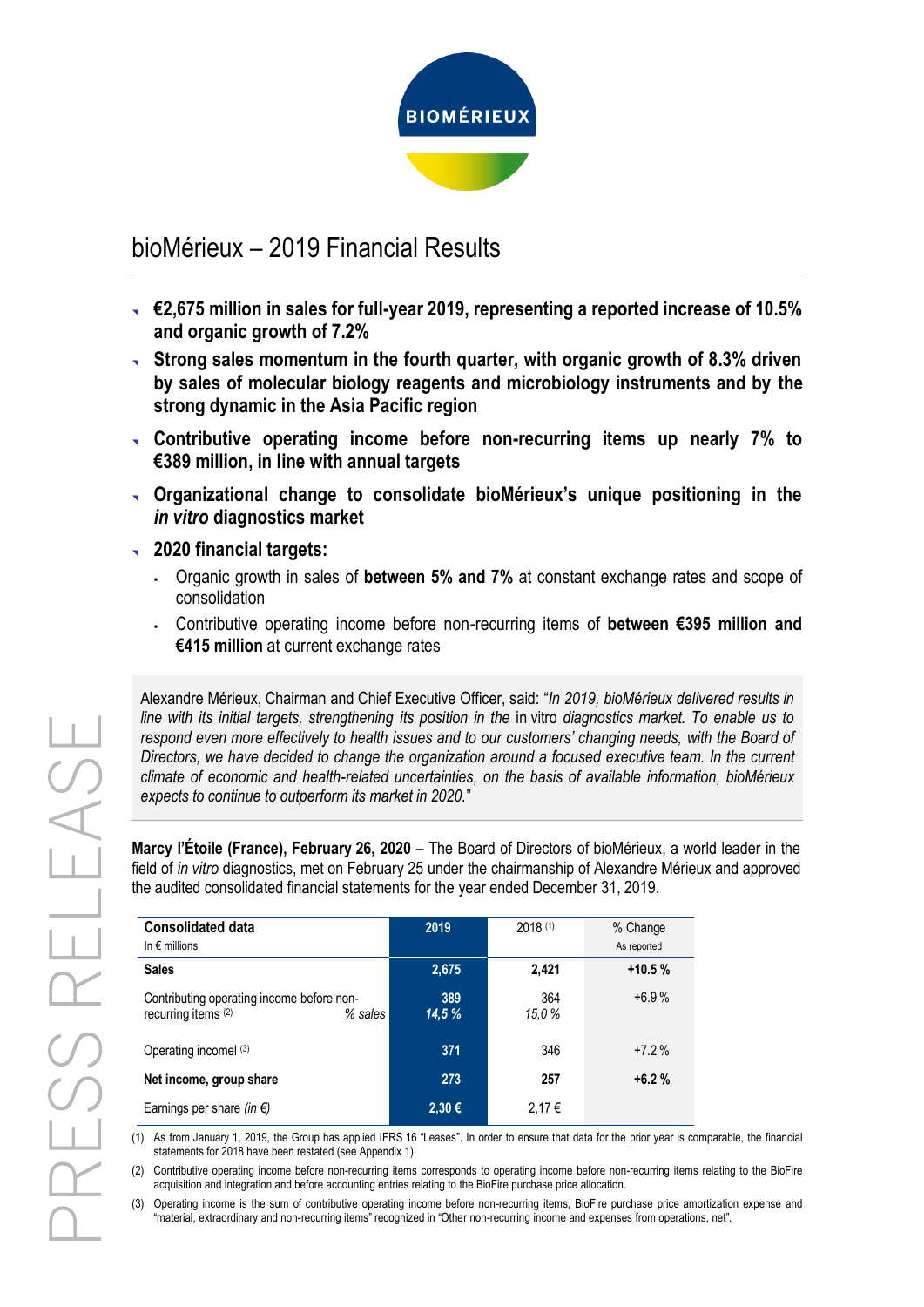

# **SALES**

NB: Unless otherwise stated, sales growth is expressed at constant exchange rates and scope of consolidation (like-for-like).

Consolidated sales totaled €2,675 million for full-year 2019, up 7.2% like-for-like from €2,421 million in 2018, in line with the Group's targets. On a reported basis in euros, sales increased by 10.5% year-on-year, buoyed by a positive currency impact of around €53 million, which primarily reflected a stronger US dollar compared with the previous year. The Invisible Sentinel and Hybiome acquisitions contributed around 110 basis points to growth.

#### **Evolution of sales**

| In $\epsilon$ millions                                                 |        |          |
|------------------------------------------------------------------------|--------|----------|
| <b>SALES - TWELVE MONTHS ENDED DECEMBER 31, 2018</b>                   | 2.421  |          |
| Currency effect                                                        | $+53$  | $+2.2\%$ |
| Changes in scope of consolidation <sup>(1)</sup>                       | $+27$  | $+1.1\%$ |
| Organic growth (at constant exchange rates and scope of consolidation) | $+174$ | $+72%$   |
| <b>SALES - TWELVE MONTHS ENDED DECEMBER 31, 2019</b>                   | 2.675  | $+10.5%$ |

NB: A definition of the currency effect and of changes in the scope of consolidation is provided at the end of this press release. (1) Acquisition of Astute Medical on April 4, 2018, Hybiome on November 9, 2018, and Invisible Sentinel on February 7, 2019.

| <b>Sales by Application</b><br>In $\epsilon$ millions | Q4<br>2019 | Q4<br>2019 | $%$ change<br>as reported | % change<br>at constant<br>exchange rates<br>and scope of<br>consolidation | 12 months<br>ended<br>Dec. 31.<br>2019 | 12months<br>ended<br>Dec. 31.<br>2018 | % change<br>as reported | % change<br>at constant<br>exchange rates<br>and scope of<br>consolidation |
|-------------------------------------------------------|------------|------------|---------------------------|----------------------------------------------------------------------------|----------------------------------------|---------------------------------------|-------------------------|----------------------------------------------------------------------------|
| <b>Clinical applications</b>                          | 611.8      | 553.7      | $+11.6%$                  | $+8.8%$                                                                    | 2,208.3                                | 1,987.8                               | $+11.1%$                | $+7.7%$                                                                    |
| Microbiology                                          | 286.0      | 262.6      | $+8.9%$                   | $+8.4%$                                                                    | 1,026.3                                | 964.9                                 | $+6.4%$                 | $+5.3%$                                                                    |
| Immunoassays                                          | 128.5      | 116.7      | $+10.2%$                  | $+1.8%$                                                                    | 474.5                                  | 441.8                                 | $+7.4%$                 | $+0.4%$                                                                    |
| Molecular biology                                     | 193.9      | 165.4      | $+17.2%$                  | $+14.5%$                                                                   | 671.5                                  | 549.0                                 | $+22.3%$                | $+17.9%$                                                                   |
| Other lines <sup>(1)</sup>                            | 10.5       | 9.0        | $+16.7%$                  | $+15.7%$                                                                   | 35.9                                   | 32.1                                  | $+12.0%$                | $+8.3%$                                                                    |
| Industrial Applications <sup>(2)</sup>                | 127.8      | 118.8      | $+7.6%$                   | $+5.5%$                                                                    | 466.7                                  | 433.5                                 | $+7.7%$                 | $+4.8%$                                                                    |
| <b>TOTAL SALES</b>                                    | 746.8      | 672.4      | $+11.1%$                  | $+8.3%$                                                                    | 2,674.8                                | 2,421.3                               | $+10.5%$                | $+7.2%$                                                                    |

# ANALYSIS OF SALES BY APPLICATION

(1) Including Applied Maths, BioFire Defense and R&D-related revenue arising on clinical applications.

(2) Including R&D-related revenue arising on industrial applications.

- **Clinical application** sales, which accounted for approximately 83% of bioMérieux's consolidated total, rose by nearly 9% year-on-year to €612 million for the fourth quarter of 2019 and by nearly 8% to €2,208 million for the full year.
	- In **microbiology**, growth in the fourth quarter was driven by a good performance from the VITEK® automated identification and antibiotic susceptibility product line, from BACT/ALERT® VIRTUO® blood culture system and from microbiology lab automation solutions, particularly thanks to a catchup effect in equipment sales.
	- Reported growth in sales of **immunoassays** came to more than 10% in the fourth quarter, boosted by the consolidation of Hybiome sales in China. The performance of the VIDAS® product line continued to improve in the fourth quarter, with an increase in sales reflecting satisfactory growth in the Middle East and Africa and a slowdown in price decreases in the United States. These favorable factors more than offset the lower volumes sold in Europe.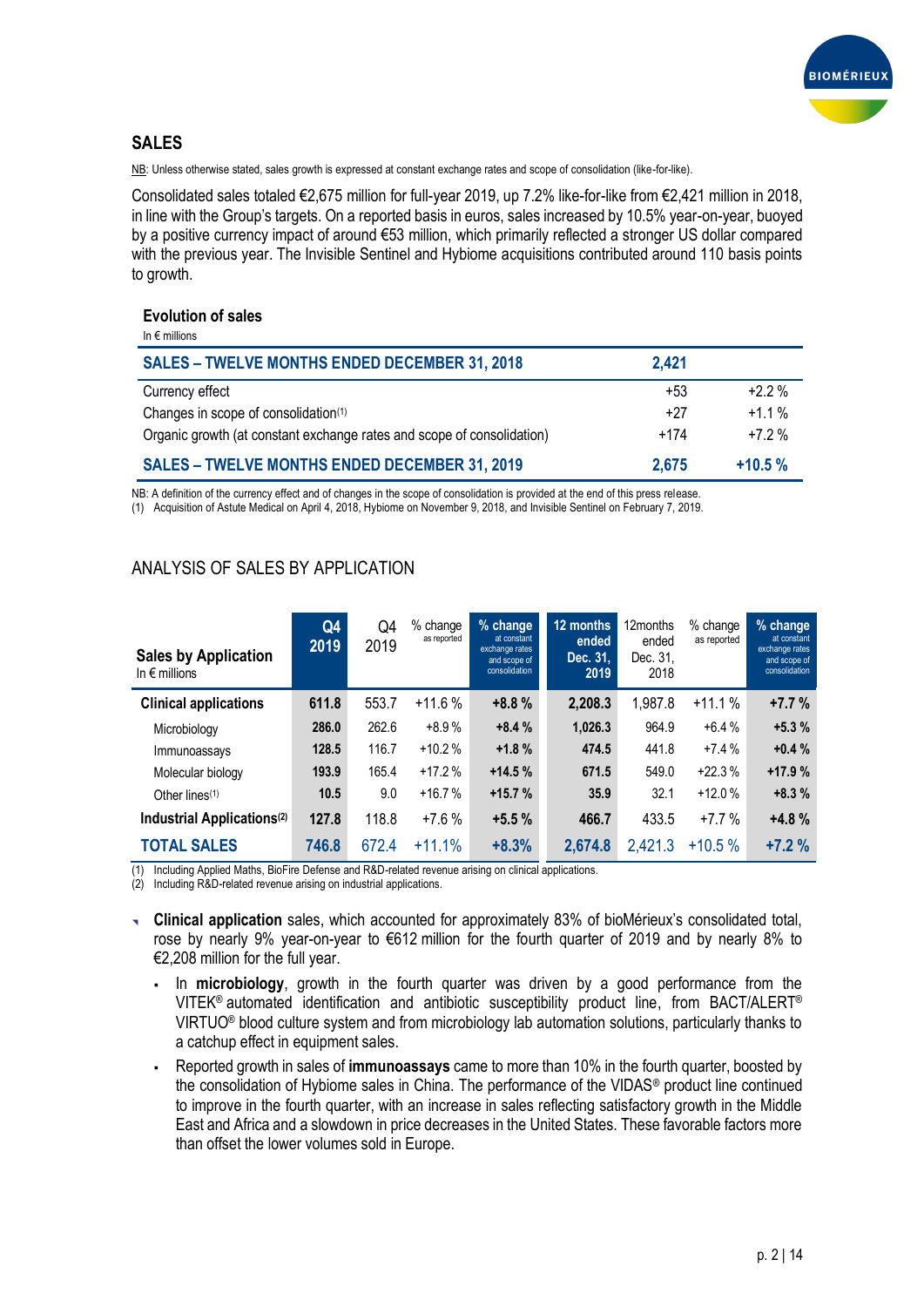

- In **molecular biology**, sales of BIOFIRE® FILMARRAY® reagents grew by more than 20% in the fourth quarter, thanks to all panels. However, growth was impacted by a decline in instrument sales in favor of placements. The number of installations nonetheless remained solid, with nearly 600 new instruments installed, bringing the FILMARRAY® installed base to around 10,400 units. The international roll-out of the product line was particularly robust in 2019, with sales outside the United States representing around 19% of total BIOFIRE<sup>®</sup> FILMARRAY<sup>®</sup> sales. For the twelve months to December 31, 2019, sales of the BIOFIRE® FILMARRAY® product line exceeded €600 million.
- Sales of **industrial applications**, which represent around 17% of the consolidated total, amounted to €128 million for fourth-quarter 2019. The 5.5% year-on-year increase was driven by a good performance in sales of microbiology equipment and services and by demand for the GENE-UP® molecular biology product line from customers in the food industry. For the twelve months to December 31, 2019, sales came to €467 million, up by nearly 5% from the previous year.

| <b>Sales by Region</b><br>In $\epsilon$ millions | Q4<br>2019 | Q4<br>2018 | $%$ change<br>as reported | % change<br>at constant<br>exchange rates<br>and scope of<br>consolidation | 12 months<br>ended<br>Dec. 31,<br>2019 | 12 months<br>ended<br>Dec. 31,<br>2018 | % change<br>as reported | % change<br>at constant<br>exchange rates<br>and scope of<br>consolidation |
|--------------------------------------------------|------------|------------|---------------------------|----------------------------------------------------------------------------|----------------------------------------|----------------------------------------|-------------------------|----------------------------------------------------------------------------|
| Americas                                         | 333.8      | 300.2      | $+11.2%$                  | $+8.8%$                                                                    | 1,199.9                                | 1,070.2                                | $+12.1%$                | $+7.7%$                                                                    |
| North America                                    | 290.5      | 260.1      | $+11.7%$                  | $+7.9%$                                                                    | 1,043.3                                | 929.6                                  | $+12.2%$                | $+6.2%$                                                                    |
| Latin America                                    | 43.2       | 40.1       | $+7.8%$                   | $+14.9%$                                                                   | 156.5                                  | 140.6                                  | $+11.3%$                | $+17.7%$                                                                   |
| Europe $(1)$                                     | 272.0      | 253.3      | $+7.3%$                   | $+7.0%$                                                                    | 961.3                                  | 921.6                                  | $+4.3%$                 | $+4.4%$                                                                    |
| Asia Pacific                                     | 141.0      | 119.0      | $+18.5%$                  | $+9.8%$                                                                    | 513.7                                  | 429.5                                  | $+19.6%$                | $+12.1%$                                                                   |
| <b>TOTAL SALES</b>                               | 746.8      | 672.4      | $+11.1%$                  | $+8.3%$                                                                    | 2,674.8                                | 2,421.3                                | $+10.5%$                | $+7.2%$                                                                    |

# ANALYSIS OF SALES BY REGION

(1) Including the Middle East and Africa.

- Sales in the **Americas** (45% of the consolidated total) reached €334 million in fourth-quarter 2019, an increase of 8.8% over the prior-year period. Sales for the twelve months to December 31, 2019 came to €1,200 million, up 7.7% year-on-year.
	- In **North America** (39% of the consolidated total), growth in the quarter was primarily driven by strong demand for the BIOFIRE® FILMARRAY® molecular biology product line. In immunoassays, price pressure on procalcitonin assays continued to hamper sales growth in the region, albeit to a lesser extent.
	- **Latin America** recorded a sharp increase in fourth-quarter sales, led by robust growth in reagent sales in the VIDAS® and BIOFIRE® FILMARRAY® product lines as well as a solid performance in instrument sales across all lines.
- Sales in the **Europe – Middle East – Africa** region (36% of the consolidated total) came to €272 million for the fourth quarter, up 7% year-on-year, and to €961 million for the full year, up 4.4% year-on-year.
	- In **Europe** (30% of the consolidated total), sales growth in the fourth quarter was driven by strong performances in the clinical and industrial microbiology product lines, particularly in Germany, Italy, Spain and the United Kingdom.
	- In the **Russia – Middle East – Africa** region, sales increase was particularly robust in Russia, Turkey and the Middle East, buoyed by the catchup effect already observed in the third quarter.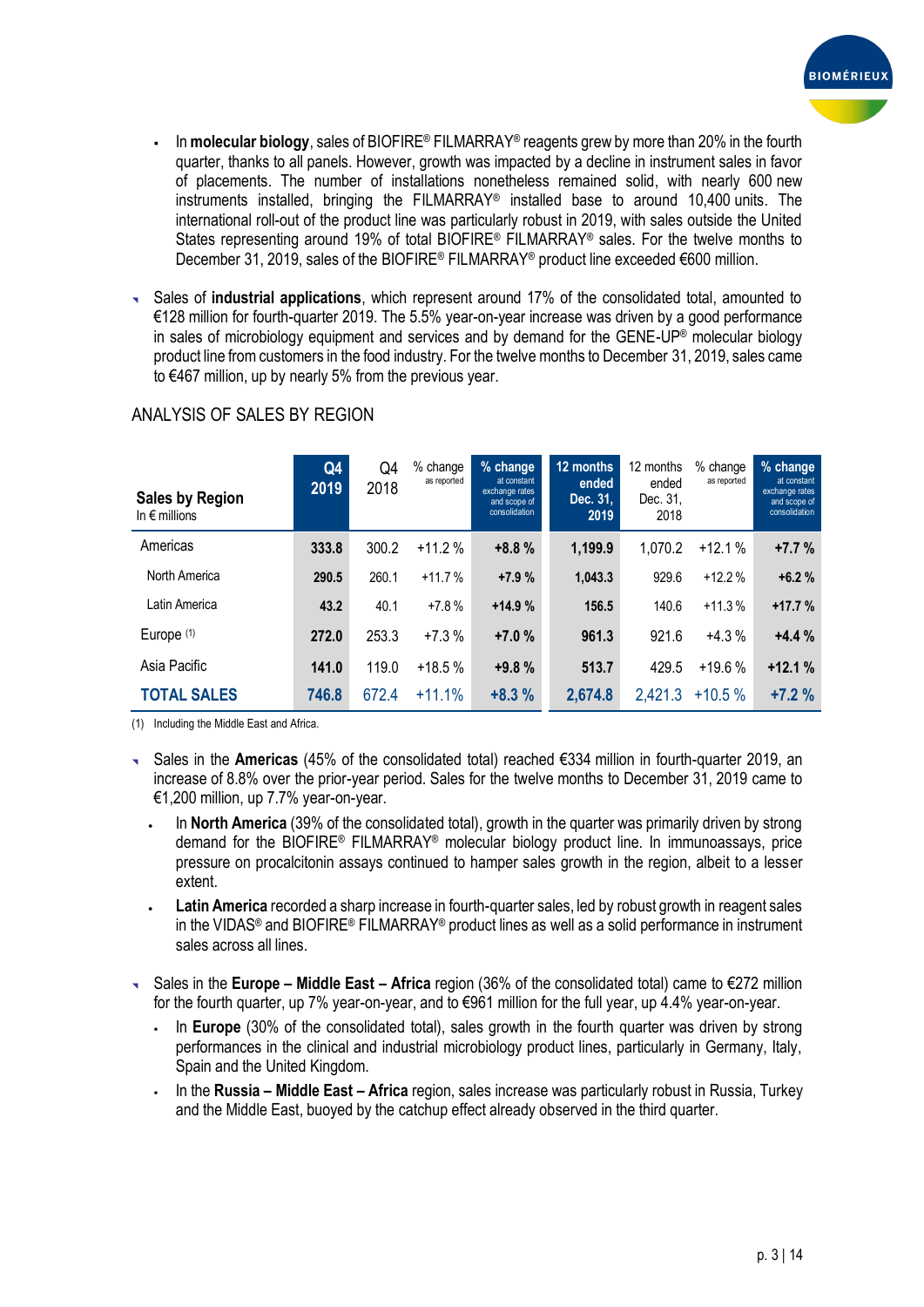

 Sales in the **Asia Pacific** region (19% of the consolidated total) amounted to €141 million for the fourth quarter of 2019, up around 10% year-on-year on the back of solid performances in China, India and countries in Southeast Asia. This positive momentum was driven by growth in the microbiology product lines, for both clinical and industrial applications. For the twelve months to December 31, 2019, sales in the Asia Pacific region totaled €514 million, representing a year-on-year increase of more than 12%.

# **CONSOLIDATED INCOME STATEMENT**

#### **Contributive operating income before non-recurring items**

For the twelve months to December 31, 2019, contributive operating income before non-recurring items rose by 6.9% year-on-year to €389 million, representing 14.5% of sales. The reported figure includes a positive currency effect of around €3 million and a negative scope effect of €12 million stemming from the acquisitions of Hybiome, Invisible Sentinel and Astute Medical. Like-for-like growth in contributive operating income before non-recurring items therefore came to around 9%, despite the unfavorable impact of the €36 million expense recognized in 2019 in respect of bonus plans in the United States that are indexed to the bioMérieux share price (phantom share plans), compared to an income of €7 million in 2018.

- **Gross profit** for the year stood at €1,467 million, or 54.8% of sales, up from 53.8% the year before. The increase in gross margin primarily reflects an improvement in the product mix, measures taken to enhance operating efficiency, and greater use of sea freight versus air freight.
- **Selling, general and administrative expenses** amounted to €750 million, or 28.0% of sales, compared with 26.6% in 2018. The increase in 2019 is mainly attributable to a step-up in marketing initiatives for the BIOFIRE® FILMARRAY® product line and to provisions relating to the management of the Group's network of distributors.
- **R&D expenses** amounted to €374 million, or 14.0% of sales, compared with €327 million and 13.5% in 2018. The like-for-like increase of around 9% reflects the faster pace of development in microbiology and the additional R&D efforts made to support the BIOFIRE® FILMARRAY® product line.
- **Other operating income** amounted to around €46 million for the year, up from €31 million in 2018, due to additional R&D efforts and the resulting increase in the related tax credit, and to a rise in rental income collected from third parties.

# **Operating income**

The depreciation/amortization charged against assets valued at the date of acquisition of BioFire amounted to €18 million in 2019, stable year-on-year. As a result, the Group ended the year with **operating income** of €371 million, up 7.1% on the €346 million reported in 2018.

#### **Net income of consolidated companies**

**Net financial expense** amounted to €23 million in 2019, down from the €26 million expense recorded in the prior-year period. The cost of net debt came to €21 million in 2019, stable year-on-year, and other financial expenses totaled €2.5 million, compared to €4.5 million in 2018.

The Group's **effective tax rate** for 2019 stood at 22.4%, versus a 2018 rate of 20.3% which had benefited from a tax deduction associated with a one-off payment to the US pension fund and the favorable resolution of a tax dispute. In 2019, bioMérieux benefited from the new tax provisions in the United States relating to foreign-derived intangible income (FDII).

**Net income, Group share** amounted to €273 million in 2019, up 6.24% from €257 million in 2018.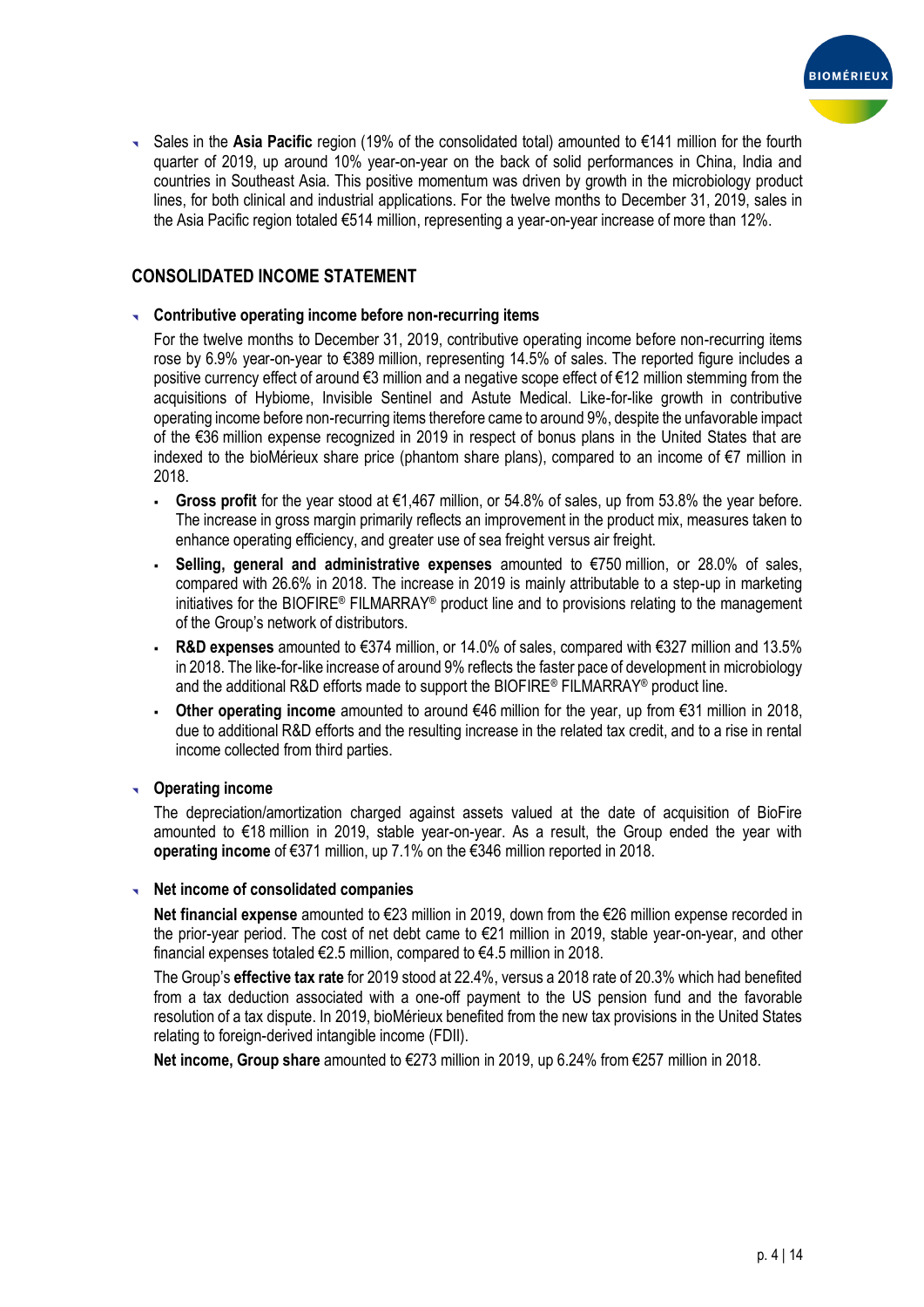

# **CASH MANAGEMENT AND FINANCE**

### **Free cash flow**

**EBITDA<sup>1</sup>** came to €578 million, or 21.6% of sales, up 6.8% from the €541 million recorded in 2018. The increase reflects growth in contributive operating income before non-recurring items and net additions to depreciation and amortization of operating items and operating provisions.

**Income tax paid** amounted to €82 million, up on the €66 million paid in 2018 which had benefited from the reimbursement of a dividend tax claim and the deduction of a one-off payment to the US pension fund.

**Working capital requirement** rose by €69 million in 2019. The change was primarily a result of the following factors:

- Inventories rose €71 million during the year, outpacing growth in sales, following the replenishment of inventories of certain product lines and raw materials.
- Trade receivables rose slightly, reflecting a slight increase in the receivables collection period of two days compared with 2018.
- Trade payables increased by €33 million in line with business growth.
- Other working capital requirement items improved by €26 million as a result of an increase in accrued taxes and payroll liabilities, particularly the provision in relation to bonus plans that are indexed to the bioMérieux share price (phantom share plans) and payments made with regard to a development partnership.

As expected, **capital expenditure** outlays represented around 10% of sales or €273 million in 2019, versus €226 million in 2018. The increase primarily reflects the work undertaken to boost BioFire's production capacity in Salt Lake City.

In light of the above, **free cash flow** came in at €150 million in 2019, compared to around €179 million in 2018.

#### **Change in net debt**

**Purchases of non-current financial assets**, net of disposals, amounted to €48 million in 2019 and primarily reflected the acquisition of Invisible Sentinel Inc. and the increase in the Hybiome shareholding, partly offset by the sale of a non-controlling interest.

A total of €41 million was paid out in **dividends**, up slightly year-on-year.

Consolidated **net debt** therefore came to €317 million at December 31, 2019, versus €366 million at December 31, 2018, restated for the impact of the first-time application of IFRS 16 (see Appendix 1).

# **DIVIDEND**

The Board of Directors will recommend that shareholders at the Annual General Meeting on May 19, 2020 approve a **dividend of €0.38 per share**. This represents a total payout of €45.0 million, versus a prior-year payout of €41.34 million, and will be paid on June 4, 2020.

# **HUMAN RESOURCES**

At December 31, 2019, the Group had around 12,000 full-time-equivalent employees and temporary staff, compared with 11,200 a year earlier.

 $\overline{a}$ <sup>1</sup> EBITDA corresponds to the aggregate of contributive operating income before non-recurring items, and operating depreciation and amortization.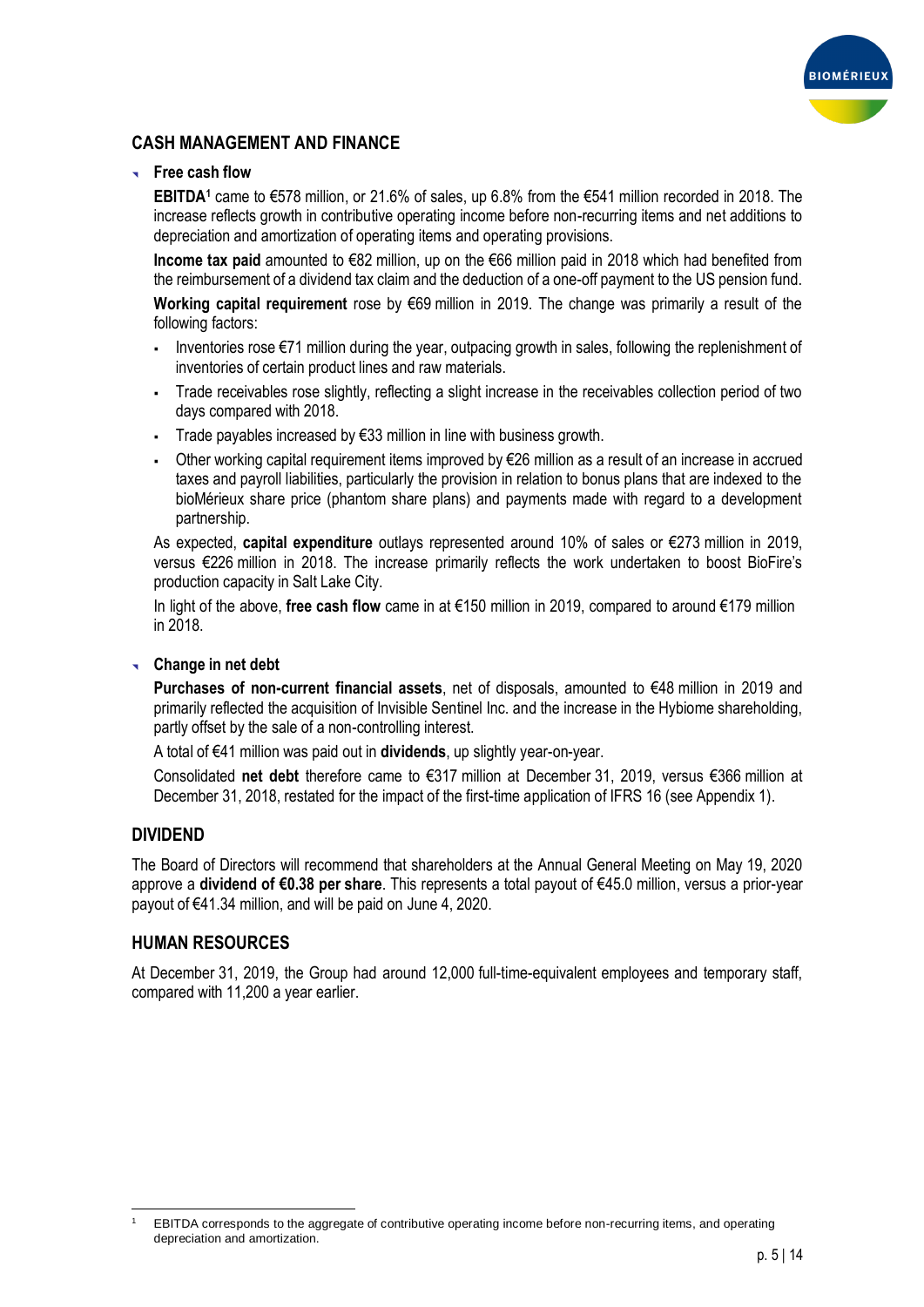

# **ORGANIZATION**

#### **Change in bioMérieux's organizational structure to drive a new phase of growth**

Ranked 6th in the world in *in vitro* diagnostics, bioMérieux has achieved above-market growth for several years and is the number one pure player in this field. To consolidate this unique position, adapt to industry trends and **enhance customer focus around business-specific expertise**, Chairman and Chief Executive Officer Alexandre Mérieux has decided to change bioMérieux's organizational structure.

Effective from March 2, 2020, the Group will be managed by a smaller, more agile executive team, led by the Chairman and Chief Executive Officer. The new organizational structure will comprise two main divisions: one that focuses on **clinical customers**, such as hospitals and laboratories, and the other dedicated to **industrial customers**, in the food, pharmaceuticals and cosmetics industries.

**Pierre Boulud**, formerly Executive Vice President of the Asia Pacific region, has been appointed **Chief Operating Officer in charge of Clinical Operations** and will be responsible for all sales, marketing, customer service, strategy, and business development activities.



These changes represent an opportunity to strengthen synergies in bioMérieux's portfolio of solutions, so that it can respond even more effectively to its customers' needs.

# **SIGNIFICANT EVENTS OF FOURTH-QUARTER 2019**

Operating highlights of the year are described in Appendix 2 below.

#### **Acquisition of a non-controlling interest in Specific Diagnostics**

bioMérieux signed a partnership agreement in the fourth quarter with Specific Diagnostics, a US microbiology company based in Mountain View, California, which focuses on reducing the time required to diagnose infectious diseases. The company has developed a new technology that speeds up antibiotic susceptibility testing by detecting the volatile organic compounds emitted by microorganisms as they grow.

bioMérieux participated in Specific Diagnostics' Series A funding round, alongside other investors. As a result of this transaction, bioMérieux holds around 8% of the share capital of Specific Diagnostics.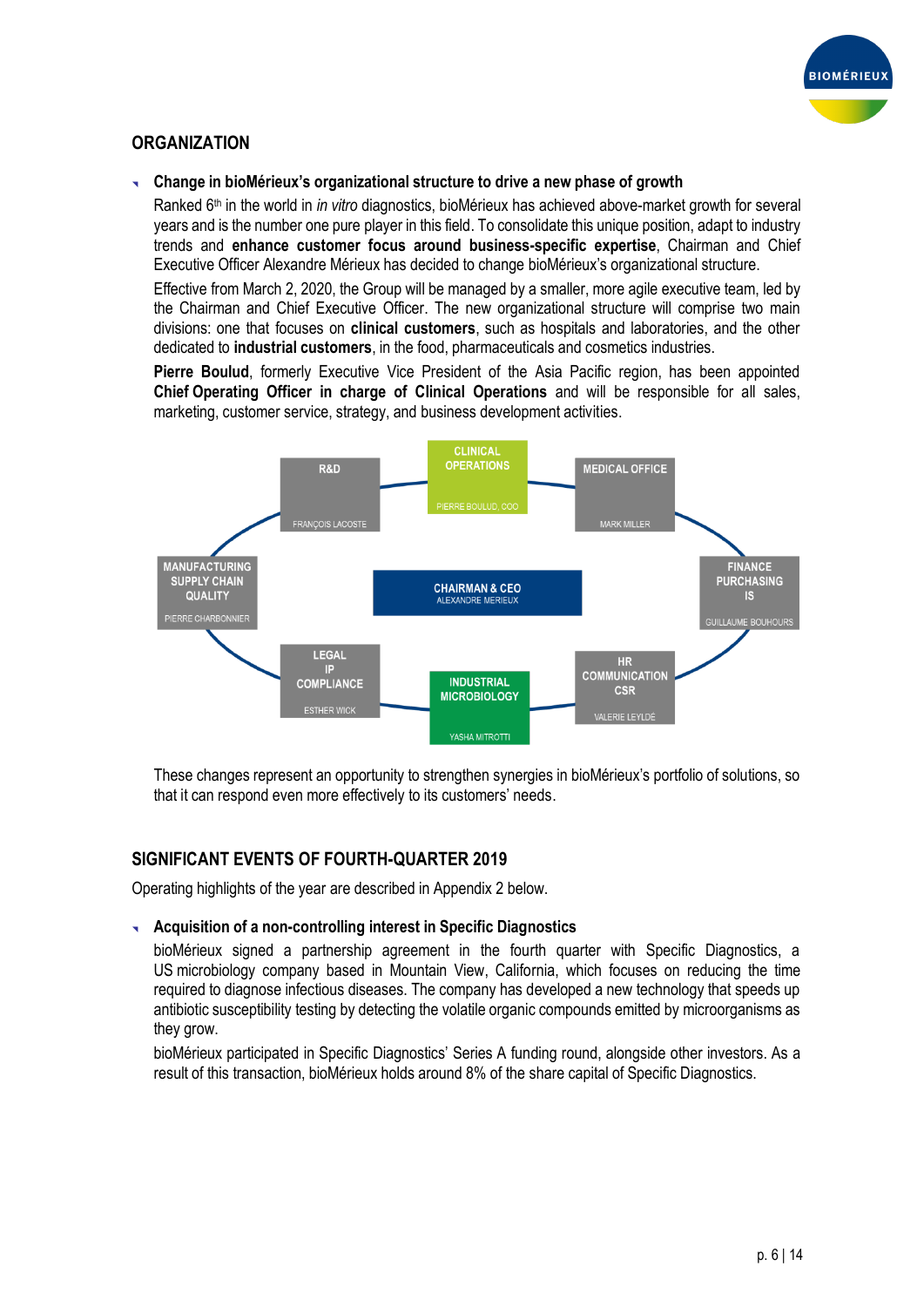

# **SUBSEQUENT EVENTS**

### **Submission for FDA clearance of the enhanced BIOFIRE® BCID2 Panel**

bioMérieux announced that it had submitted the BIOFIRE® Blood Culture Identification 2 (BCID2) Panel to the US Food and Drug Administration (FDA) for 510(k) clearance. The new generation of the BIOFIRE® BCID Panel includes 26 bacteria, 7 yeasts, and 10 antimicrobial resistance genes. These comprise emerging pathogens, such as *Candida auris*, as well as new targets to more accurately identify methicillin-resistant *Staphylococcus aureus* (MRSA) and other resistant organisms. The improved breadth and performance of the BCID2 panel aims to reinforce BIOFIRE®'s leadership in the diagnosis of bloodstream infections.

# **2020 OBJECTIVES**

In 2020, bioMérieux expects to continue to outperform the *in vitro* diagnostics market. It has therefore set a target of **organic growth in sales of between 5% and 7% at constant exchange rates and scope of consolidation**. This objective reflects a more intense flu season in 2020 than in 2019, as well as the uncertainties surrounding the development of the COVID-19 coronavirus epidemic, as estimated as of the date of this communication, in particular its potential impact on the Chinese economy in the first half. As a reminder, China is representing 10% of bioMérieux's consolidated sales is not manufacturing for export.

In light of its organic growth target, bioMérieux expects to improve its contributive operating income before non-recurring items by between 5% and 10% at constant exchange rates and scope of consolidation. At current exchange rates, this improvement would result in a **contributive operating income before non-recurring items of between €395 million and €415 million**. This range includes an expected negative currency effect of around €5 to €10 million, the accounting impact of outsourcing the US pension fund, which is expected to result in a one-off expense of around €10 million being recorded in 2020, and the ongoing impact of the US bonus plans that are indexed to the bioMérieux share price (phantom share plans).

# **INVESTOR PRESENTATION**

bioMérieux will hold an investor presentation on Wednesday, February 26, 2020 at 2:30 pm Paris time (GMT+1). The presentation will be conducted in English and will be accessible via conference call or webcast.

|                  | lFrance'              | <b>Europe</b>        | <b>United States</b> |
|------------------|-----------------------|----------------------|----------------------|
| Conference call: | +33 (0) 1 76 77 22 57 | +44 (0)330 336 9411  | +1 323-794-2094      |
|                  |                       | Access code: 7083760 |                      |
|                  |                       |                      |                      |

Webcast: [https://globalmeet.webcasts.com/starthere.jsp?ei=1280838&tp\\_key=e16dcc6b75](https://globalmeet.webcasts.com/starthere.jsp?ei=1280838&tp_key=e16dcc6b75)

# **INVESTOR CALENDAR**

First-quarter 2020 sales April 16, 2020 Annual General Meeting May 19, 2020 Second-quarter 2020 sales and first-half 2020 results September 2, 2020 Third-quarter 2020 sales **October 20, 2020**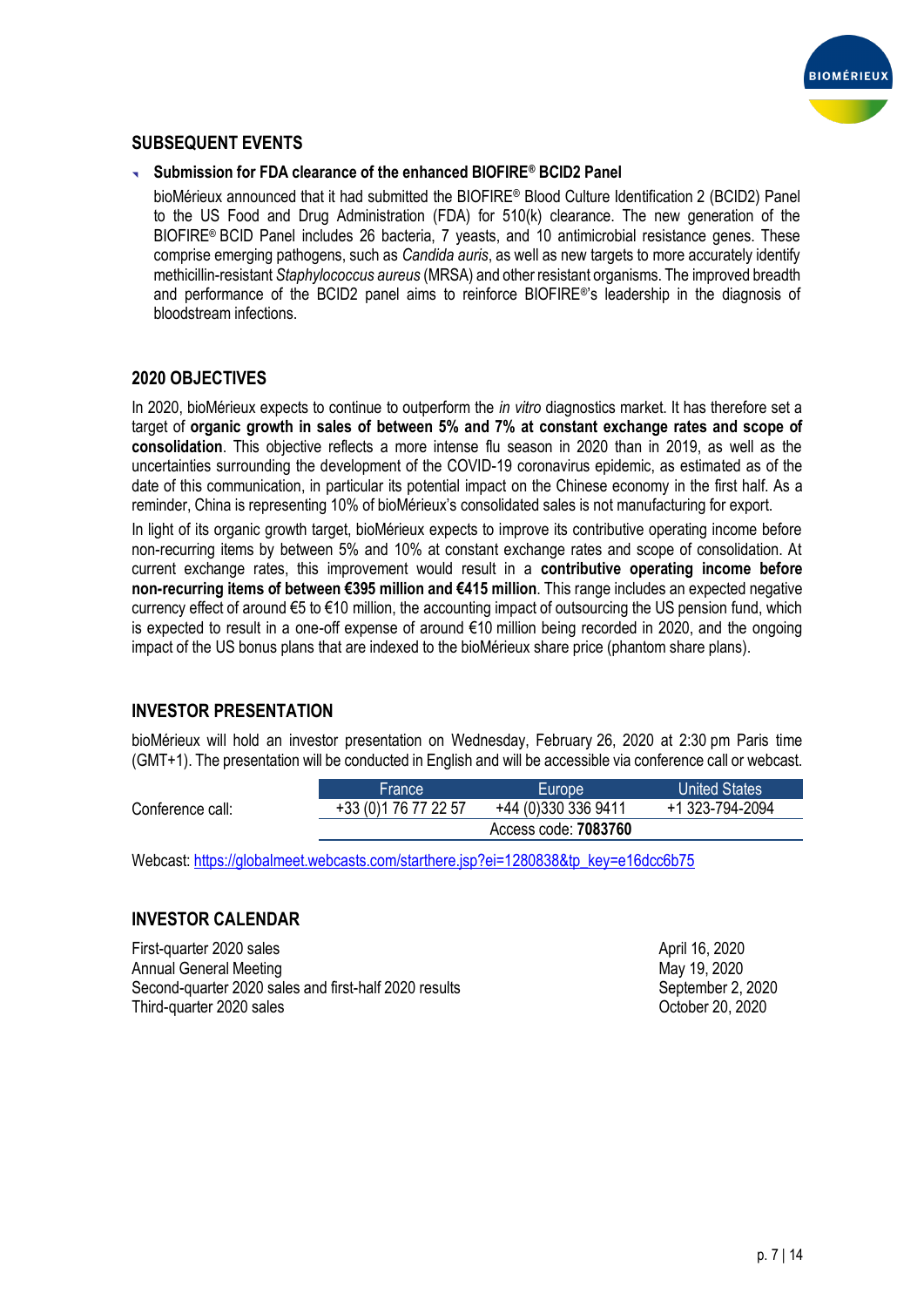

#### **Notes and definitions**

The above forward-looking statements are based, entirely or partially, on assessments or judgments that may change or be modified, due to uncertainties and risks related to the Company's economic, financial, regulatory and competitive environment, notably those described in the 2018 Registration Document. Accordingly, the Company cannot give any assurance nor make any representation as to whether the objectives will be met. The Company does not undertake to update or otherwise revise any forecasts or objectives presented herein, except in compliance with the disclosure obligations applicable to companies whose shares are listed on a stock exchange.

Currency effect: this is established by converting actual numbers at the average rates of year y-1. In practice, those rates are either average rates communicated by the ECB, or hedged rates if hedging instruments have been set up.

Changes in scope of consolidation: these are determined:

- for acquisitions in the period, by deducting from sales for the period the amount of sales generated during the period by acquired entities as from the date they entered the consolidated reporting scope;
- for acquisitions in the previous period, by deducting from sales for the period the amount of sales generated in the months in the previous period during which the acquired entities were not consolidated;
- for disposals in the period, by adding to sales for the period the amount of sales generated by entities sold during the previous period in the months of the current period during which these entities were no longer consolidated;
- for disposals in the previous period, by adding to sales for the period the amount of sales generated during the previous period by the entities sold.

# **ABOUT BIOMÉRIEUX**

#### *Pioneering Diagnostics*

A world leader in the field of *in vitro* diagnostics for over 55 years, bioMérieux is present in 44 countries and serves more than 160 countries with the support of a large network of distributors. In 2019, revenues reached €2.7 billion, with over 90% of international sales.

bioMérieux provides diagnostic solutions (systems, reagents, software and services) which determine the source of disease and contamination to improve patient health and ensure consumer safety. Its products are mainly used for diagnosing infectious diseases. They are also used for detecting microorganisms in agri-food, pharmaceutical and cosmetic products.

bioMérieux is listed on the Euronext Paris stock market. **BIM** Symbol: BIM – ISIN Code: FR0013280286 **LISTED** EURONEXT Reuters: BIOX.PA/Bloomberg: BIM.FP Corporate website: [www.biomerieux.com.](http://www.biomerieux.com/) Investor website: [www.biomerieux-finance.com](http://www.biomerieux-finance.com/)

# **CONTACTS**

#### *Investor Relations*

**bioMérieux** Sylvain Morgeau Tel.: +33 (0)4 78 87 51 36 [investor.relations@biomerieux.com](mailto:investor.relations@biomerieux.com)

#### *Media Relations*

**bioMérieux Image Sept**

Aurore Sergeant Laurence Heilbronn Claire Doligez Tel.: +33 (0)4 78 87 21 99 Tel.: +33 (0)1 53 70 74 64 Tel.: +33 (0)1 53 70 74 48 [media@biomerieux.com](mailto:media@biomerieux.com) [lheilbronn@image7.fr](mailto:lheilbronn@image7.fr) [cdoligez@image7.fr](mailto:cdoligez@image7.fr)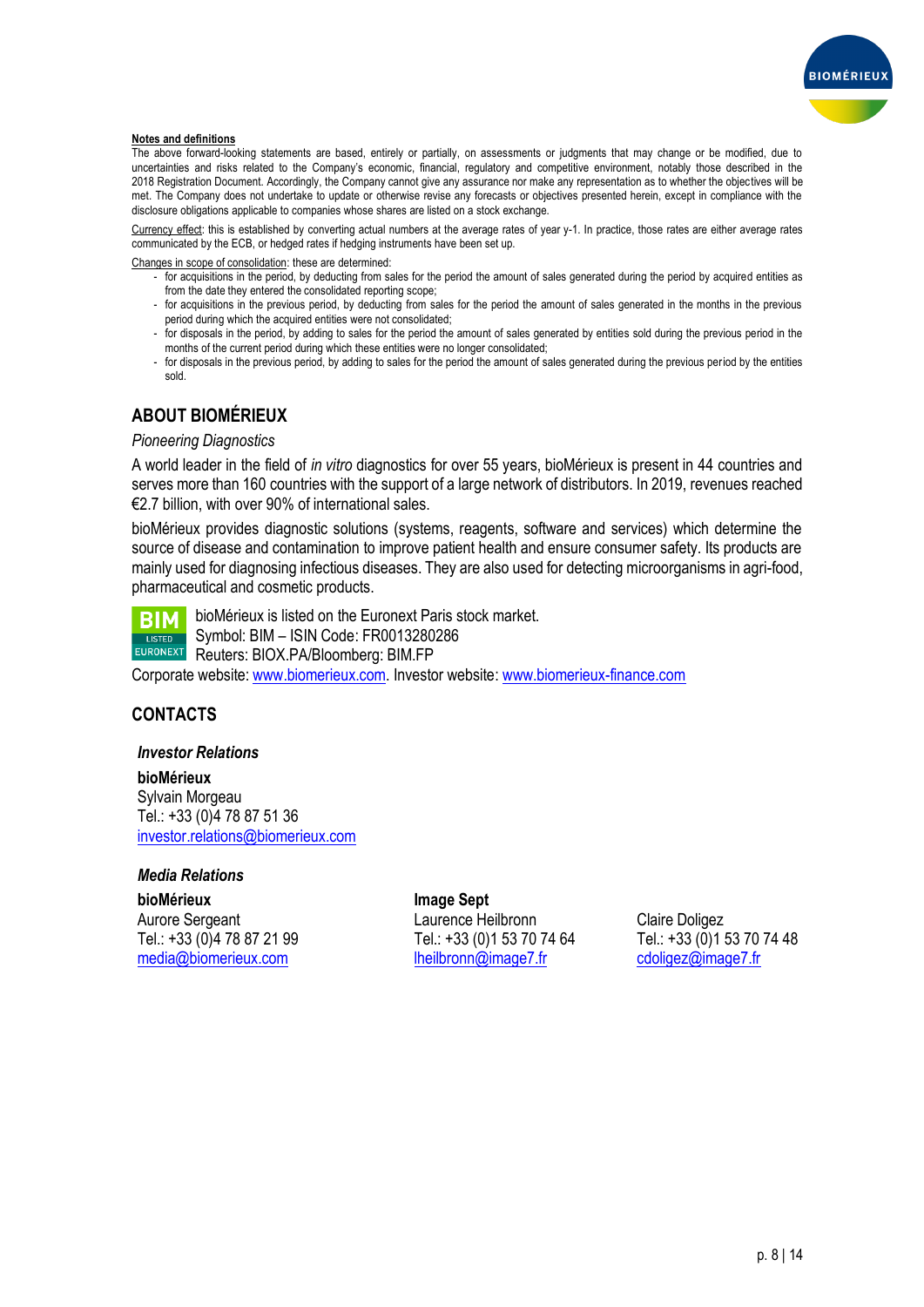

# **APPENDIX 1: IMPACT OF THE FIRST-TIME APPLICATION OF IFRS 16 ON THE CONSOLIDATED FINANCIAL STATEMENTS OF THE BIOMÉRIEUX GROUP AT DECEMBER 31, 2018**

IFRS 16 eliminates the distinction between finance leases and operating leases that previously existed for lessees under IAS 17. Only finance leases were previously restated. Lease contracts meeting the definition of leases in IFRS 16 are accounted for as described below, except in the case of the recognition exemptions provided for by the standard (leases with a term of 12 months or less, and/or leases for which the underlying asset is of low value).

At the commencement of the lease, the Group recognizes a right-of-use asset and a lease liability. The asset is shown on a separate line of the balance sheet, while the liability is shown within debt. The lease liability is measured at the present value of lease payments outstanding over the lease term.

In practice, the Group's analysis of IFRS 16 primarily led to it restating its property and vehicle leases.

The impact of applying IFRS 16 is to **increase consolidated net debt** by €96.9 million at December 31, 2018.

| In millions of euros                               | 31/12/2018<br>published | <b>IFRS 16</b><br>restatement | 31/12/2018<br>restated |
|----------------------------------------------------|-------------------------|-------------------------------|------------------------|
| <b>NET SALES</b>                                   | 2,421.3                 | 0.0                           | 2,421.3                |
| Cost of sales                                      | $-1, 119.1$             | 0.1                           | $-1,119.0$             |
| <b>GROSS PROFIT</b>                                | 1,302.2                 | 0.1                           | 1,302.3                |
| <b>OTHER OPERATING INCOME</b>                      | 31.2                    | 0.0                           | 31.2                   |
| Selling and marketing expenses                     | $-480.3$                | 0.4                           | $-479.9$               |
| General and administrative expenses                | $-165.2$                | 2.0                           | $-163.2$               |
| Research and development expenses                  | $-326.9$                |                               | $-326.9$               |
| <b>TOTAL OPERATING EXPENSES</b>                    | $-972.4$                | 2.4                           | $-970.0$               |
| <b>CONTRIBUTIVE OPERATING INCOME</b>               | 361.0                   | 2.5                           | 363.5                  |
| BioFire acquisition's fees and depreciation costs  | $-17.5$                 | 0.0                           | $-17.5$                |
| <b>OPERATING INCOME BEFORE NON-RECURRING ITEMS</b> | 343.5                   | 2.5                           | 346.0                  |
| Other non-recurring income (expenses)              | 0.2                     |                               | 0.2                    |
| <b>OPERATING INCOME</b>                            | 343.6                   | 2.5                           | 346.1                  |
| Cost of net financial debt                         | $-18.5$                 | $-2.8$                        | $-21.3$                |
| Other financial items                              | $-4.5$                  |                               | $-4.5$                 |
| Income tax                                         | $-65.2$                 | 0.1                           | $-65.1$                |
| Investments in associates                          | 0.2                     |                               | 0.2                    |
| <b>NET INCOME OF CONSOLIDATED COMPANIES</b>        | 255.6                   | $-0.2$                        | 255.4                  |
| Attributable to the minority interests             | $-1.1$                  |                               | $-1.1$                 |
| <b>NET INCOME, GROUP SHARE</b>                     | 256.6                   | $-0.2$                        | 256.5                  |
| Basic net income per share                         | 2.18 €                  |                               | 2.18€                  |
| Diluted net income per share                       | 2.17 €                  |                               | 2.17 €                 |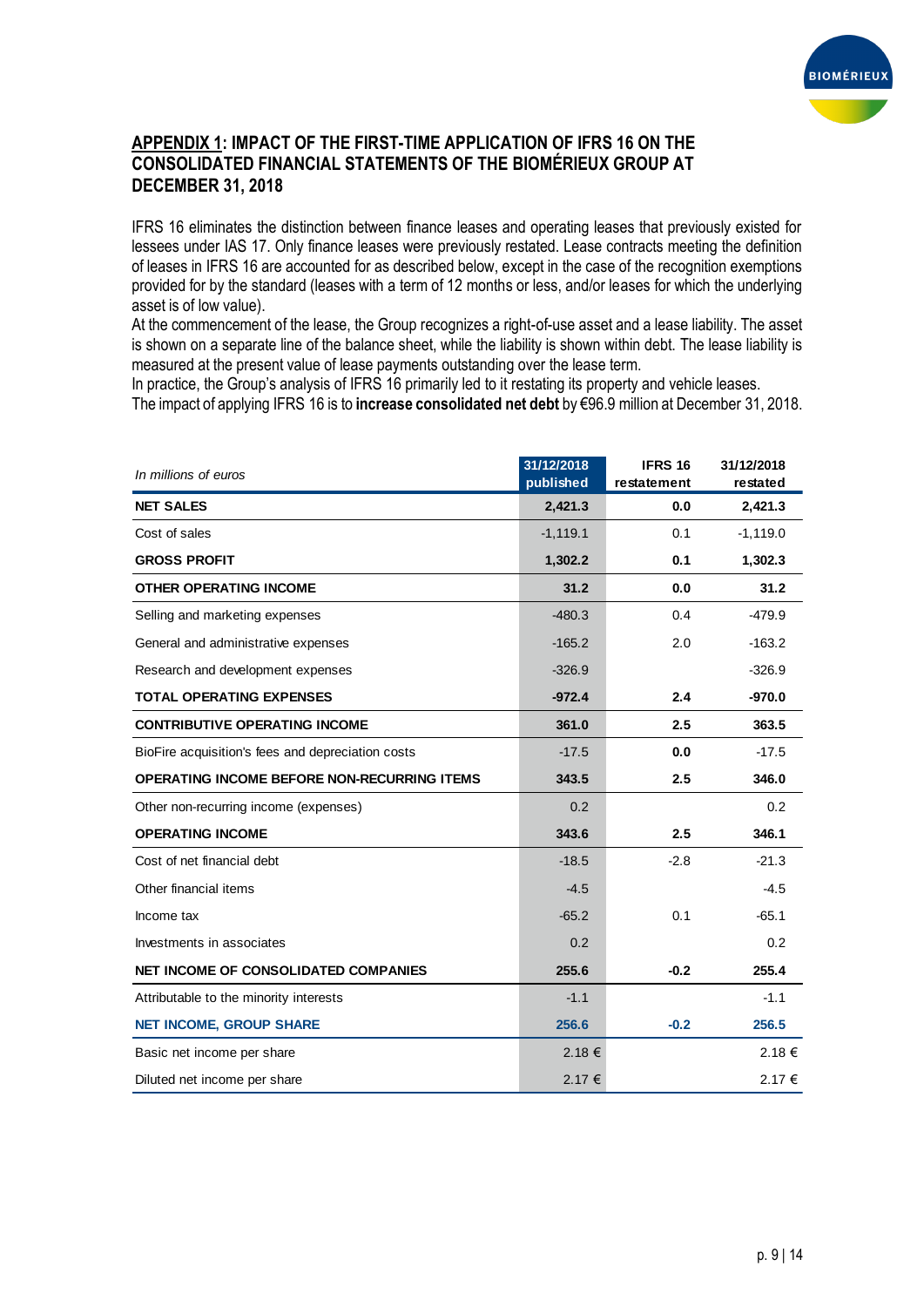

# **APPENDIX 2: 2019 OPERATING HIGHLIGHTS**

#### **Acquisition of Invisible Sentinel**

On February 7, 2019, bioMérieux announced that it had acquired Invisible Sentinel Inc. Based in Philadelphia (PA), the company develops, manufactures and markets innovative and user-friendly molecular diagnostic tools for the rapid, accurate and reliable detection of pathogens and spoilage organisms in food and beverages.

#### **Increase in bioMérieux's holding in Hybiome from 54% to 67%**

On June 6, 2019, bioMérieux announced that it had increased its holding in Suzhou Hybiome Biomedical Engineering Co. Ltd. This announcement followed the earlier announcement of the acquisition of a majority stake in this company in November 2018. An additional 13% was acquired, increasing bioMérieux's shareholding in Hybiome to 67%.

#### **NEPHROCHECK® biomarkers TIMP-2 and IGFBP7 included in guidelines for perioperative care in cardiac surgery**

On May 13, 2019, bioMérieux announced that NEPHROCHECK® biomarkers (TIMP-2 and IGFBP7), which indicate kidney stress in advance of acute kidney injury (AKI), had been included in the "Guidelines for Perioperative Care in Cardiac Surgery". These guidelines were published by the ERAS® (Enhanced Recovery After Surgery) Cardiac Society, an international group of leading heart surgeons, anesthesiologists and critical care specialists.

#### **Clearance from the Chinese authorities for the BACT/ALERT® VIRTUO® system and resin-based blood culture bottles**

In September 2019, bioMérieux announced that its BACT/ALERT® VIRTUO® automated blood culture system and FAN® Plus bottles had received clearance from the Chinese National Medical Products Administration (NMPA), making them commercially available in China. The BACT/ALERT® VIRTUO® solution includes a fully automated blood culture system and FAN® Plus blood culture bottles using adsorbent polymeric bead technology. It enables faster detection of pathogens by clinical microbiology laboratories, thereby helping to deliver optimal patient treatment.

#### **Four new ETEST® products to support the fight against antibiotic resistance**

In 2019, bioMérieux launched four new ETEST<sup>®</sup> products in the United States, with 510(k) clearance from the US Food and Drug Administration (FDA): ETEST® Meropenem Vaborbactam, ETEST® Imipenem Relebactam, ETEST® Eravacycline and ETEST® Telavancin. Brought to market at the same time as the new antibiotics, the tests are an effective guide for clinicians in their choice of an appropriate, personalized treatment for patients whose condition is of concern and for whom the arrival on the market of a new molecule could be ba therapeutic option when there was none. In 2019, bioMérieux also made its new ETEST® Piperacillin/Tazobactam available in all its markets.

#### **Launch of MyShare, the world-wide employee share ownership plan**

In November 2019, bioMérieux employees had the opportunity to acquire existing bioMérieux shares. The launch of this employee share ownership plan was designed to more effectively involve employees in the successes of the Company.

Approved by the Board of Directors on September 3, 2019, the share ownership plan was available to all eligible employees residing in countries that authorize such operations.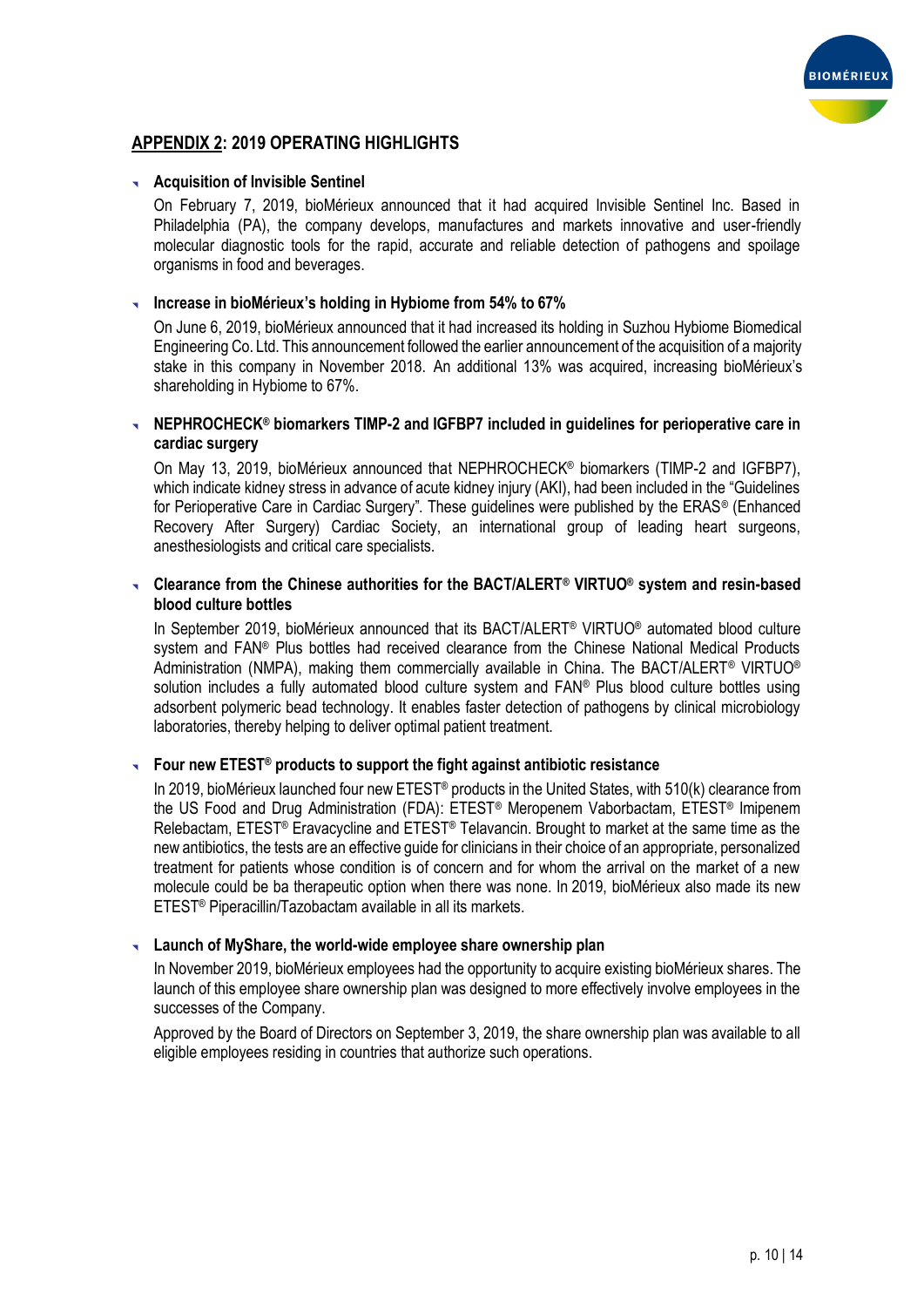

# **APPENDIX 3: QUARTERLY SALES BY REGION AND APPLICATION**

|                                        | First quarter |       | Second quarter |       | Third quarter |       | Fourth quarter |       | Full-year |         |
|----------------------------------------|---------------|-------|----------------|-------|---------------|-------|----------------|-------|-----------|---------|
|                                        | 2019          | 2018  | 2019           | 2018  | 2019          | 2018  | 2019           | 2018  | 2019      | 2018    |
| <b>Clinical Applications</b>           | 525.9         | 486.3 | 527.7          | 474.4 | 536.6         | 473.2 | 611.8          | 553.7 | 2,208.3   | .987.8  |
| Microbiology                           | 235.9         | 222.7 | 245.4          | 236.6 | 259.0         | 243.1 | 286.0          | 262.6 | 1,026.3   | 964.9   |
| Immunoassays                           | 109.1         | 107.9 | 119.5          | 113.9 | 117.6         | 103.3 | 128.5          | 116.7 | 474.5     | 441.8   |
| Molecular biology                      | 172.8         | 148.2 | 154.1          | 115.1 | 151.3         | 120.0 | 193.9          | 165.4 | 671.5     | 549.0   |
| Other lines $(1)$                      | 8.1           | 7.5   | 8.6            | 8.8   | 8.7           | 6.8   | 10.5           | 9.0   | 35.9      | 32.1    |
| Industrial Applications <sup>(2)</sup> | 106.6         | 100.8 | 115.8          | 107.9 | 116.5         | 106.1 | 127.8          | 118.8 | 466.7     | 433.5   |
| <b>TOTAL SALES</b>                     | 632.5         | 587.0 | 643.5          | 582.2 | 653.1         | 579.3 | 746.8          | 672.4 | 2,674.9   | 2.421.3 |

#### Sales by Application in € millions and % Change in Sales by Application

(1) Including Applied Maths, BioFire Defense, and R&D-related revenue arising on clinical applications.

(2) Including R&D-related revenue arising on industrial applications.

|                                        |             | First quarter<br>Second quarter  |                  | Third quarter                    |                  | Fourth quarter                   |                           | <b>Full-year</b>                 |                  |                                  |
|----------------------------------------|-------------|----------------------------------|------------------|----------------------------------|------------------|----------------------------------|---------------------------|----------------------------------|------------------|----------------------------------|
|                                        | As reported | Like-for-<br>like <sup>(3)</sup> | As reported      | Like-for-<br>like <sup>(3)</sup> | As reported      | Like-for-<br>like <sup>(3)</sup> | As reported               | Like-for-<br>like <sup>(3)</sup> | As reported      | Like-for-<br>like <sup>(3)</sup> |
| <b>Clinical Applications</b>           | $+8.2%$     | $+4.0%$                          | $+11.2%$         | $+8.1%$                          |                  |                                  | $+13.4\% +10.3\% +11.6\%$ |                                  | $+8.8\% +11.1\%$ | $+7.7%$                          |
| Microbiology                           | $+5.9%$     | $+4.4%$                          | $+3.8%$          | $+3.2\%$                         | $+6.5\%$         | $+5.5\%$                         | +8.9%                     | $+8.4%$                          | $+6.4%$          | $+5.3%$                          |
| Immunoassays                           | $+1.1%$     | $-4.5%$                          | $+4.9%$          | $-1.6\%$                         | $+13.8%$         | $+6.7\%$                         | $+10.2%$                  | $+1.8\%$                         | $+7.4%$          | $+0.4%$                          |
| Molecular biology                      | $+16.6%$    | $+9.7%$                          | $+33.9%$         | $+29.1%$                         | $+26.1%$         | $+22.5%$                         | $+17.2%$                  | $+14.5%$                         | $+22.3%$         | $+17.9%$                         |
| Other lines (1)                        | $+8.5%$     | $+3.2\%$                         | $-2.6\%$         | $-5.8%$                          | $+28.9%$         | $+22.7%$                         | $+16.7%$                  | $+15.7%$                         | $+12.0%$         | $+8.3%$                          |
| Industrial Applications <sup>(2)</sup> | $+5.8%$     | $+2.9%$                          | $+7.4%$          | $+4.6%$                          | $+9.7%$          | $+6.5%$                          | $+7.6%$                   | $+5.5%$                          | $+7.7%$          | $+4.8%$                          |
| <b>TOTAL SALES</b>                     | $+7.7%$     |                                  | $+3.8\% +10.5\%$ |                                  | $+7.4\%$ +12.7 % |                                  | $+9.6\% +11.1\%$          |                                  | $+8.3\% +10.5\%$ | $+7.2%$                          |

(1) Including Applied Maths, BioFire Defense, and R&D-related revenue arising on clinical applications.

(2) Including R&D-related revenue arising on industrial applications.

(3) At constant exchange rates and scope of consolidation.

#### Sales by Region in € millions and % Change in Sales by Region

|                                            | First quarter          |                        | Second quarter         |                        |                        | Third quarter<br>Fourth quarter |                        |                        | Full-year                   |                           |
|--------------------------------------------|------------------------|------------------------|------------------------|------------------------|------------------------|---------------------------------|------------------------|------------------------|-----------------------------|---------------------------|
|                                            | 2019                   | 2018                   | 2019                   | 2018                   | 2019                   | 2018                            | 2019                   | 2018                   | 2019                        | 2018                      |
| Americas<br>North America<br>Latin America | 296.8<br>262.1<br>34.7 | 270.6<br>240.5<br>30.1 | 285.7<br>246.5<br>39.2 | 246.9<br>211.2<br>35.7 | 284.3<br>244.9<br>39.4 | 246.8<br>210.9<br>35.9          | 333.8<br>290.5<br>43.2 | 300.2<br>260.1<br>40.1 | 1,199.9<br>1,043.3<br>156.5 | 1,070.2<br>929.6<br>140.6 |
| Europe (1)                                 | 223.5                  | 222.1                  | 231.5                  | 227.2                  | 234.6                  | 220.6                           | 272.0                  | 253.3                  | 961.3                       | 921.6                     |
| Asia Pacific                               | 112.2                  | 94.2                   | 126.3                  | 108.1                  | 134.2                  | 107.8                           | 141.0                  | 119.0                  | 513.7                       | 429.5                     |
| <b>TOTAL SALES</b>                         | 632.5                  | 587.0                  | 643.5                  | 582.2                  | 653.1                  | 575.3                           | 746.8                  | 672.4                  |                             | 2,674.9 2,421.3           |

(1) Including the Middle East and Africa.

|                                            | First quarter                  |                      | Second quarter                          |                                  | Third quarter                            |                                  | Fourth quarter                                                        |                                  | <b>Full-year</b>                         |                                  |
|--------------------------------------------|--------------------------------|----------------------|-----------------------------------------|----------------------------------|------------------------------------------|----------------------------------|-----------------------------------------------------------------------|----------------------------------|------------------------------------------|----------------------------------|
|                                            | As reported                    | Like-for-<br>like(3) | As reported                             | Like-for-<br>like <sup>(3)</sup> | As reported                              | Like-for-<br>like <sup>(3)</sup> | As reported                                                           | Like-for-<br>like <sup>(3)</sup> | As reported                              | Like-for-<br>like <sup>(3)</sup> |
| Americas<br>North America<br>Latin America | $+9.7%$<br>$+9.0%$<br>$+15.2%$ | $+0.4%$<br>$+24.6%$  | $+3.1\% +15.7\%$<br>$+16.8%$<br>$+9.7%$ | $+9.8\%$<br>$+17.6%$             | $+10.9\%$ +12.8 %<br>+12.6 %<br>$+13.7%$ | $+9.3%$<br>$+7.5%$<br>$+19.5%$   | $+11.2%$<br>$+11.7%$<br>$+7.8%$                                       | $+7.9%$<br>$+14.9%$              | $+8.8\%$ +12.1 %<br>$+12.2%$<br>$+11.3%$ | $+7.7%$<br>$+6.2%$<br>$+17.7%$   |
| Europe <sup>(1)</sup>                      | $+0.6%$                        | $+1.4%$              | $+1.8%$                                 | $+2.3%$                          | $+7.1%$                                  | $+6.5%$                          | $+7.3%$                                                               | $+7.0%$                          | $+4.3%$                                  | $+4.4%$                          |
| Asia Pacific                               |                                |                      |                                         |                                  |                                          |                                  | $+19.0$ % $+11.6$ % $+16.9$ % $+10.4$ % $+24.0$ % $+16.4$ % $+18.5$ % |                                  | $+9.8\% +19.6\% +12.1\%$                 |                                  |
| <b>TOTAL SALES</b>                         | $+7.7%$                        |                      | $+3.8\% +10.5\%$                        |                                  | $+7.4\% +12.7\%$                         |                                  | $+9.6\%$ +11.1 %                                                      |                                  | $+8.3\%$ +10.5 %                         | $+7.2%$                          |

(1) Including the Middle East and Africa.

(2) At constant exchange rates and scope of consolidation.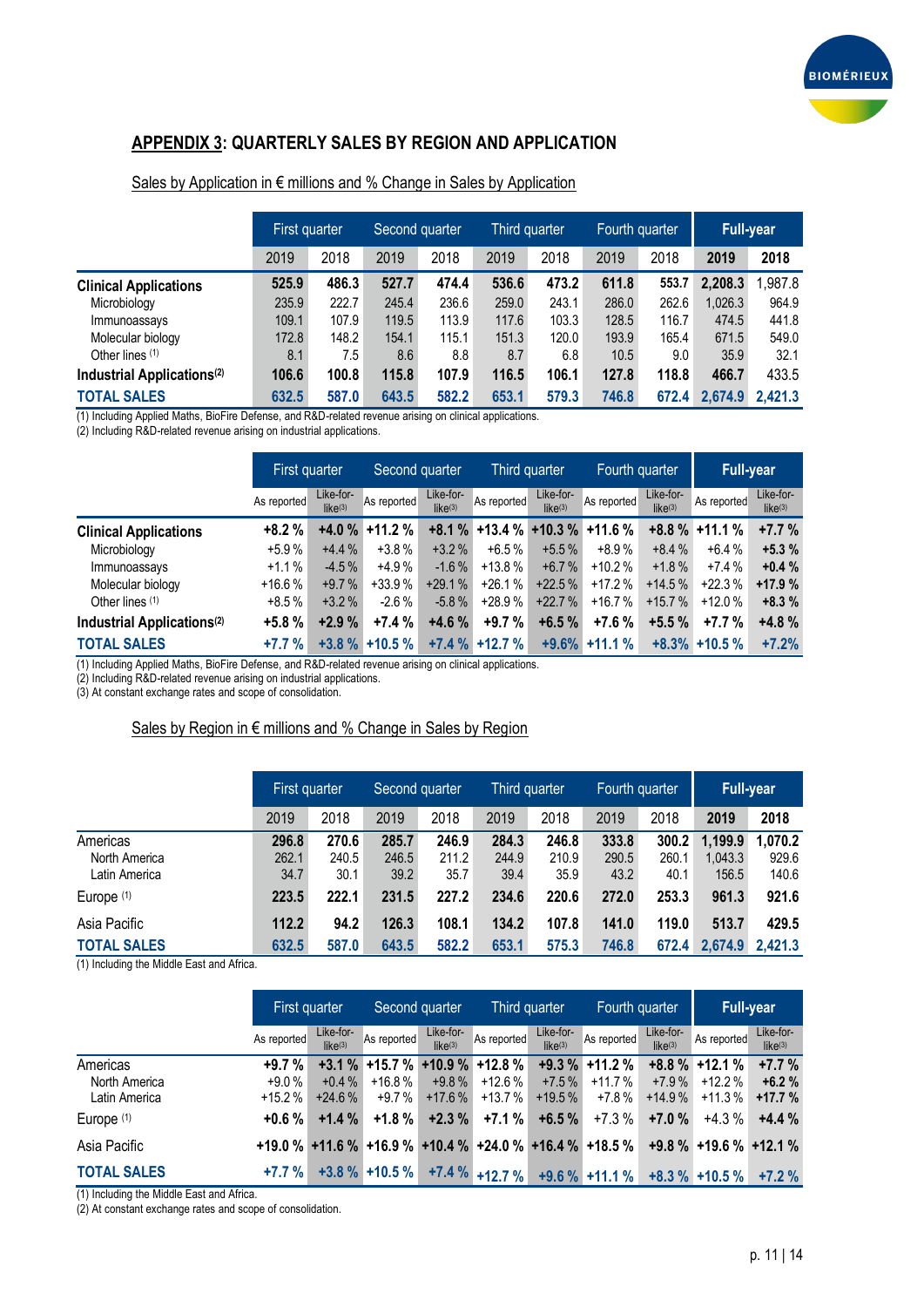

# **APPENDIX 4: BIOMÉRIEUX CONSOLIDATED FINANCIAL STATEMENTS FOR THE YEAR ENDED DECEMBER 31, 2019**

| <b>CONSOLIDATED INCOME STATEMENT</b>               |            |                              |  |  |  |  |  |
|----------------------------------------------------|------------|------------------------------|--|--|--|--|--|
| In millions of euros                               | 31/12/2019 | 31/12/2018<br>restated $(1)$ |  |  |  |  |  |
| <b>NET SALES</b>                                   | 2,674.8    | 2,421.3                      |  |  |  |  |  |
| Cost of sales                                      | $-1,208.2$ | $-1,119.0$                   |  |  |  |  |  |
| <b>GROSS PROFIT</b>                                | 1,466.6    | 1,302.3                      |  |  |  |  |  |
| <b>OTHER OPERATING INCOME</b>                      | 45.9       | 31.2                         |  |  |  |  |  |
| Selling and marketing expenses                     | $-567.6$   | $-479.9$                     |  |  |  |  |  |
| General and administrative expenses                | $-182.2$   | $-163.2$                     |  |  |  |  |  |
| Research and development expenses                  | $-374.3$   | $-326.9$                     |  |  |  |  |  |
| <b>TOTAL OPERATING EXPENSES</b>                    | $-1,124.1$ | -970.0                       |  |  |  |  |  |
| <b>CONTRIBUTIVE OPERATING INCOME</b>               | 388.5      | 363.5                        |  |  |  |  |  |
| BioFire acquisition's fees and depreciation costs  | $-17.9$    | $-17.5$                      |  |  |  |  |  |
| <b>OPERATING INCOME BEFORE NON-RECURRING ITEMS</b> | 370.7      | 346.0                        |  |  |  |  |  |
| Other non-recurring income (expenses)              | 0.0        | 0.2                          |  |  |  |  |  |
| <b>OPERATING INCOME</b>                            | 370.7      | 346.1                        |  |  |  |  |  |
| Cost of net financial debt                         | $-20.6$    | $-21.3$                      |  |  |  |  |  |
| Other financial items                              | $-2.5$     | $-4.5$                       |  |  |  |  |  |
| Income tax                                         | $-77.8$    | $-65.1$                      |  |  |  |  |  |
| Investments in associates                          | 0.0        | 0.2                          |  |  |  |  |  |
| NET INCOME OF CONSOLIDATED COMPANIES               | 269.7      | 255.4                        |  |  |  |  |  |
| Attributable to the minority interests             | $-3.1$     | $-1.1$                       |  |  |  |  |  |
| <b>NET INCOME, GROUP SHARE</b>                     | 272.8      | 256.5                        |  |  |  |  |  |
| Basic net income per share                         | 2.31€      | 2.18 €                       |  |  |  |  |  |
| Diluted net income per share                       | 2.30€      | 2.17 €                       |  |  |  |  |  |

(1) Comparative data for 2018 have been restated to reflect the first-time application of IFRS 16. The table showing the reconciliation of the published financial statements with the restated financial statements is provided in Appendix 3.

(2) Non-recurring items relating to the acquisition and integration of BioFire, and accounting entries relating to the BioFire purchase price allocation.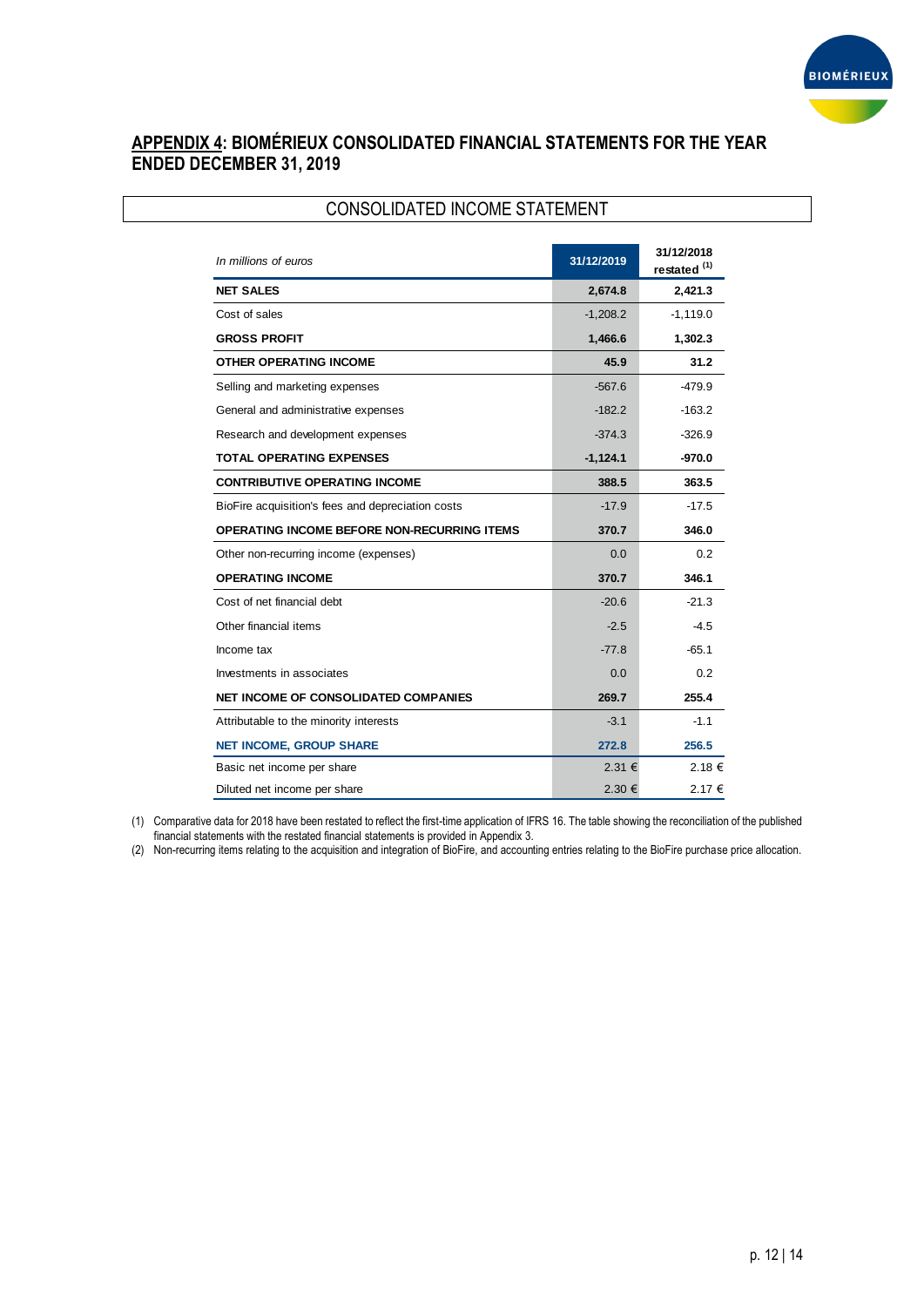

# CONSOLIDATED BALANCE SHEET

# **ASSETS**

| (in millions of euros)           | 31/12/2019 | 31/12/2018<br>restated <sup>(1)</sup> |
|----------------------------------|------------|---------------------------------------|
| Intangible assets                | 508.4      | 526.0                                 |
| Goodwill                         | 652.5      | 603.0                                 |
| Property, plant and equipment    | 894.7      | 761.4                                 |
| Right of use                     | 130.5      | 137.7                                 |
| <b>Financial assets</b>          | 41.9       | 66.9                                  |
| Investments in associates        | 0.2        | 0.3                                   |
| Other non-current assets         | 16.1       | 16.2                                  |
| Deferred tax assets              | 99.0       | 78.5                                  |
| <b>NON-CURRENT ASSETS</b>        | 2,343.5    | 2,189.9                               |
| Inventories and work in progress | 494.7      | 418.8                                 |
| Accounts receivable              | 552.1      | 491.8                                 |
| Other operating receivables      | 61.1       | 63.4                                  |
| Tax receivable                   | 42.3       | 39.2                                  |
| Non-operating receivables        | 13.3       | 12.9                                  |
| Cash and cash equivalents        | 275.0      | 288.3                                 |
| <b>CURRENT ASSETS</b>            | 1.438.5    | 1.314.4                               |
| <b>ASSETS HELD FOR SALE</b>      | 0.0        | 0.1                                   |
| <b>TOTAL ASSETS</b>              | 3,781.9    | 3.504.4                               |

#### **LIABILITIES AND SHAREHOLDERS' EQUITY**

| (in millions of euros)                             | 31/12/2019 | 31/12/2018<br>restated <sup>(1)</sup> |
|----------------------------------------------------|------------|---------------------------------------|
| Share capital                                      | 12.0       | 12.0                                  |
| Additional paid-in capital & Reserves              | 1,919.1    | 1,659.5                               |
| Net income for the year                            | 272.8      | 256.5                                 |
| <b>SHAREHOLERS' EQUITY</b>                         | 2,203.9    | 1,928.0                               |
| <b>MINORITY INTERESTS</b>                          | 50.7       | 74.0                                  |
| <b>TOTAL EQUITY</b>                                | 2,254.6    | 2,002.1                               |
| Net financial debt - long-term                     | 153.7      | 524.9                                 |
| Deferred tax liabilities                           | 141.2      | 134.2                                 |
| Provisions                                         | 62.3       | 47.1                                  |
| <b>NON-CURRENT LIABILITIES</b>                     | 357.2      | 706.1                                 |
| Net financial debt - short-term                    | 438.6      | 129.1                                 |
| Provisions                                         | 47.0       | 45.0                                  |
| Accounts payable                                   | 211.9      | 179.7                                 |
| Other operating liabilities                        | 381.1      | 352.2                                 |
| <b>Tax liabilities</b>                             | 32.3       | 33.5                                  |
| Non-operating liabilities                          | 59.3       | 56.9                                  |
| <b>CURRENT LIABILITIES</b>                         | 1,170.1    | 796.3                                 |
| <b>LIABILITIES RELATED TO ASSETS HELD FOR SALE</b> | 0.0        | 0.0                                   |
| <b>TOTAL LIABILITIES AND SHAREHOLDERS' EQUITY</b>  | 3,781.9    | 3.504.4                               |

(1) Comparative data for 2018 have been restated to reflect the first-time application of IFRS 16.